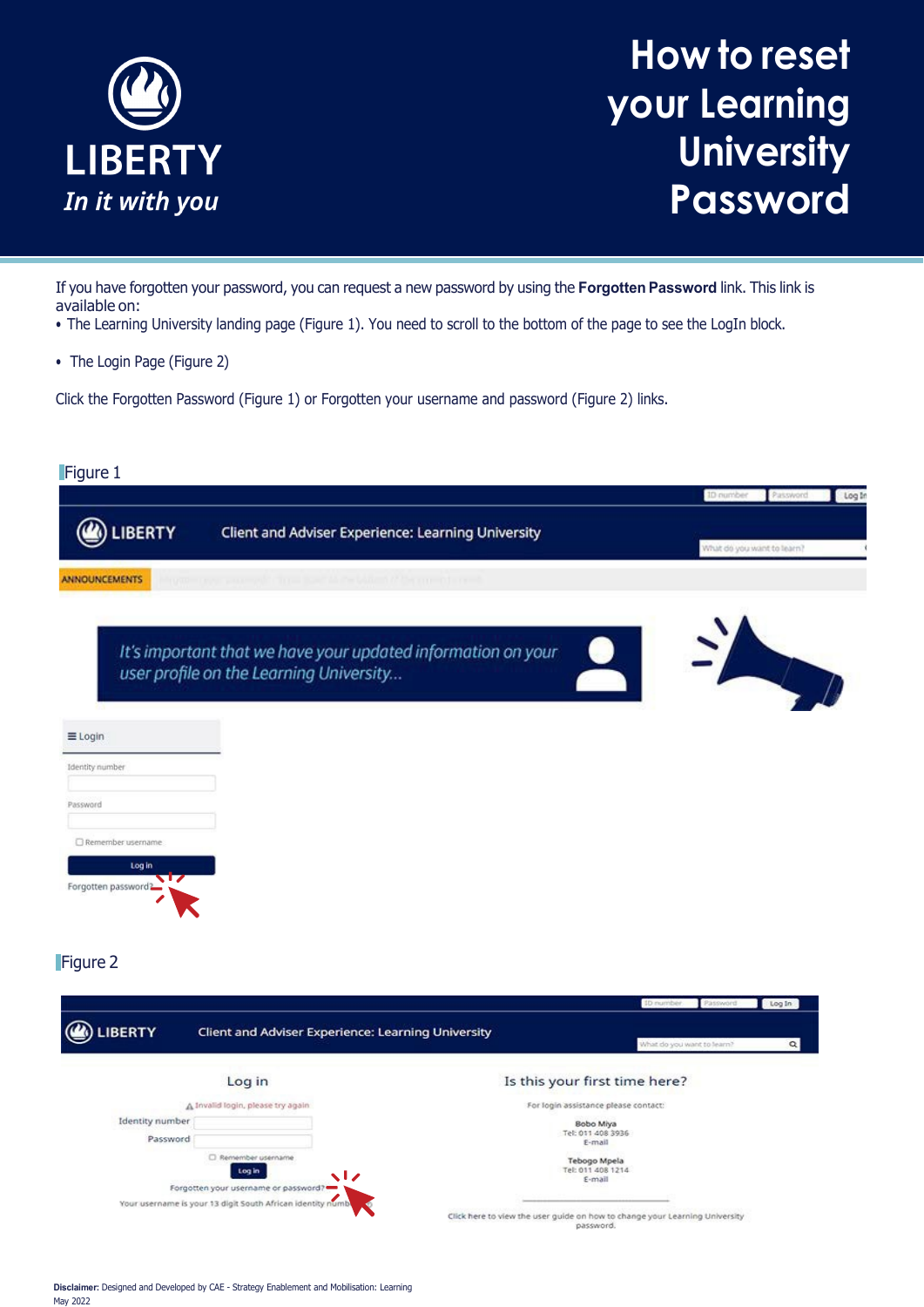## **Resetting your Learning University Password**

The Login Forgotten Password page will appear.

| <b>BERTY</b>                                         |                                                                                                                                                                                                  |
|------------------------------------------------------|--------------------------------------------------------------------------------------------------------------------------------------------------------------------------------------------------|
| Log in Forgotten password                            |                                                                                                                                                                                                  |
| Search by username                                   | To reset your password, submit your username or your email address below. If we can find you in the database, an email will be<br>your email address, with instructions how to get access again. |
| Usernami<br>Search by email address<br>Email address | Enter either your RSA ID /passport number in<br>the Username field or your email address in<br>the Email address field and click on the Search<br>button.                                        |
| IMPORTANT                                            |                                                                                                                                                                                                  |

This must be a valid email address that you use for business correspondence as the reset password email will be sent **to this email address.**